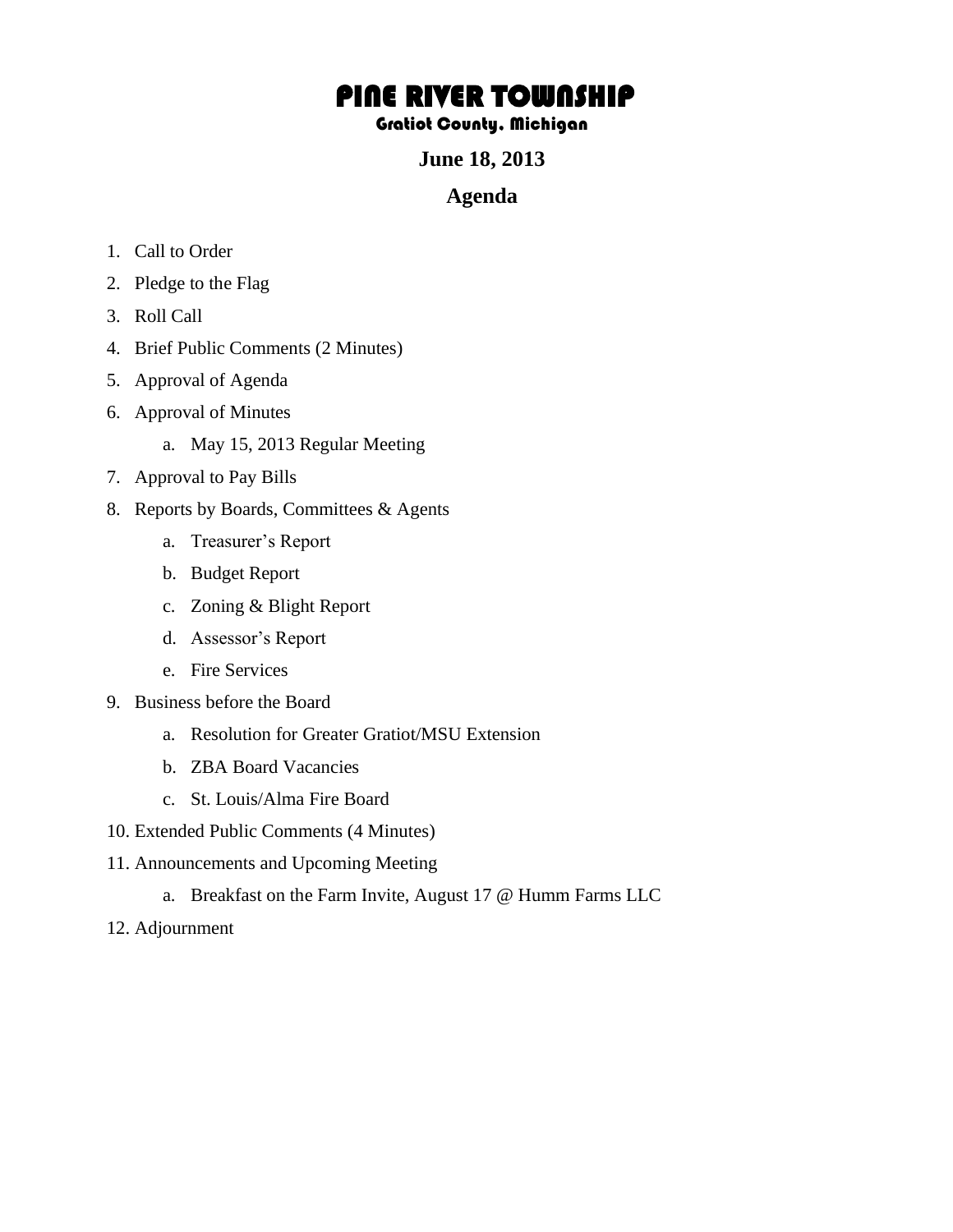## **MINUTES OF THE PINE RIVER TOWNSHIP BOARD MONTHLY MEETING June 18, 2013**

- 1. The regular monthly meeting of the Pine River Township Board was called to order at 7:00 pm by Supervisor Beeson at the Township Hall.
- 2. Pledge the flag: The board and the public said the pledge to the flag.
- 3. Roll Call: Moeggenborg: present, Rademacher: present, Baker: present, Best: present, Beeson: present. All board members present.
- 4. Brief Public comments (2 minutes): None.
- 5. Approve the Agenda: Motion by Moeggenborg: second by Best: to approve the Agenda as presented. All board members approved. Motion carried 5-0.
- 6. Approve the Minutes: Motion by Baker: second by Moeggenborg: to approve the Regular Meeting Minutes of May 15, 2013. All board members approved. Motion carried 5-0.
- 7. Approval to Pay Bills:

Motion made by Moeggenborg: second by Best: to pay bills as presented in the amount of \$33,036.24. All board members approved. Motion carried 5-0.

- 8. Reports by Boards, Committees & Agents
	- a. Treasurers Report Discussion; report placed on file.
	- b. Budget Report Discussion: report placed on file.
	- c. Zoning & Blight Officer Discussion: report placed on file
	- d. Assessor Report Discussion
	- e. Fire Services Discussion below
- 9. Business before the Board
	- a. Resolution for Greater Gratiot Development / MSU Extension

Adopt Resolution to support of levying up to 0.5 mills for economic development and agricultural promotion.

Moeggenborg made a motion: second by Best: to approve **Resolution 061813-7** to support the levying of up to 0.5 mills for the purpose of funding Greater Gratiot Development and Michigan State University Extension.

Roll Call Vote: Best Aye; Baker absent; Moeggenborg Aye; Beeson Aye; Rademacher Aye; 5-Ayes 0-Nays. Resolution Adopted.

b. ZBA Board Vacancies – The Board will continue to look for (2) more Township Residences to fill the ZBA Board.